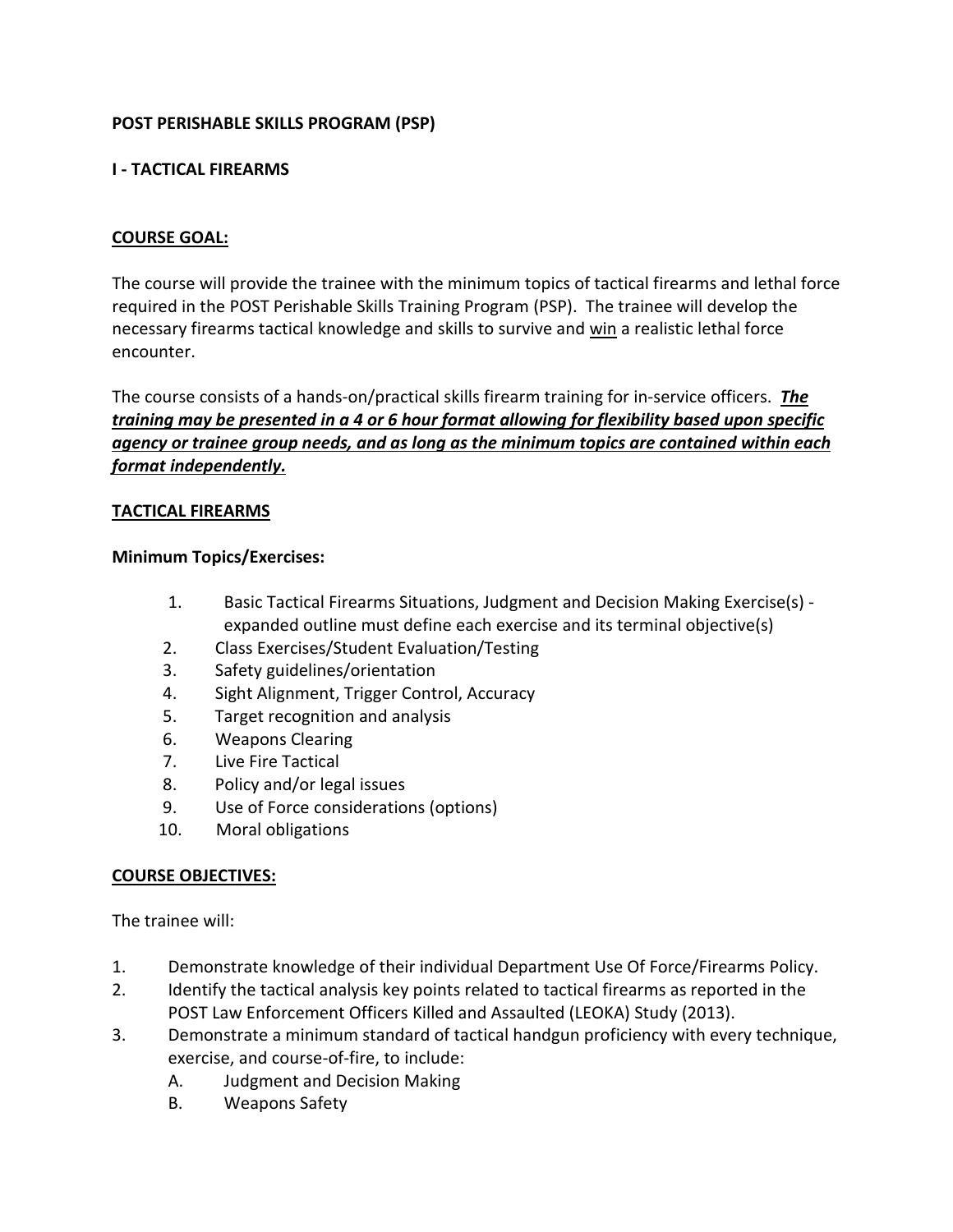- C. Basic Presentation Technique
- D. Fundamentals of Shooting
- E. Target/Non-Target Identification
- F. Speed, Accuracy and Effectiveness under stress and movement conditions
- G. Shot Placement: Stopping Power- Multiple rounds

**Minimum standards of performance shall be tested by an instructor observing the trainee during their performance of each technique, exercise and course-of-fire. If the trainee does not meet minimum standards, as established by the presenter, remediation will be provided until the standard is met.**

## **EXPANDED COURSE OUTLINE**

### I. INTRODUCTION/ORIENTATION

- A. Introduction, Registration and Orientation
- B. Course Objectives/Overview, Exercises, Evaluation/Testing
- C. Weapons Safety Orientation, Review of Range and Shooting Safety Rules **I(c)** (Pre-range weapons unloading procedures and lunch/extended break reload/unload rules)
	- 1. All Weapons are to be considered loaded
	- 2. Never point the muzzle at anything you are not willing to shoot at
	- 3. Keep finger off trigger until you are ready to fire
	- 4. Be sure of your target and background
	- 5. Range and Tactical Safety
		- a. Follow Range Rules
		- b. Follow Instructor commands
		- c. Strict Weapon Discipline and Muzzle Control
		- d. No "Lasering" of personal body parts
	- 6. Review of Range Safety Rules
		- 1. Cover primary elements as a checklist with students
		- 2. Local emergency/first aid procedures to include radio/telephone procedures, closest medical facility

### II. LETHAL FORCE OVERVIEW **I(h,i,j)**

- A. Legal/Moral/Ethical Issues involving Use of Force/Lethal Force
- B. Civil Implications of using Force/Lethal Force
- C. Report Writing and Preliminary Investigation Overview

### III. USE OF FORCE/LETHAL FORCE AND FIREARMS POLICY **I(h,i,)**

- A. Use of Force Options
	- 1. Lethal Force within the spectrum of force options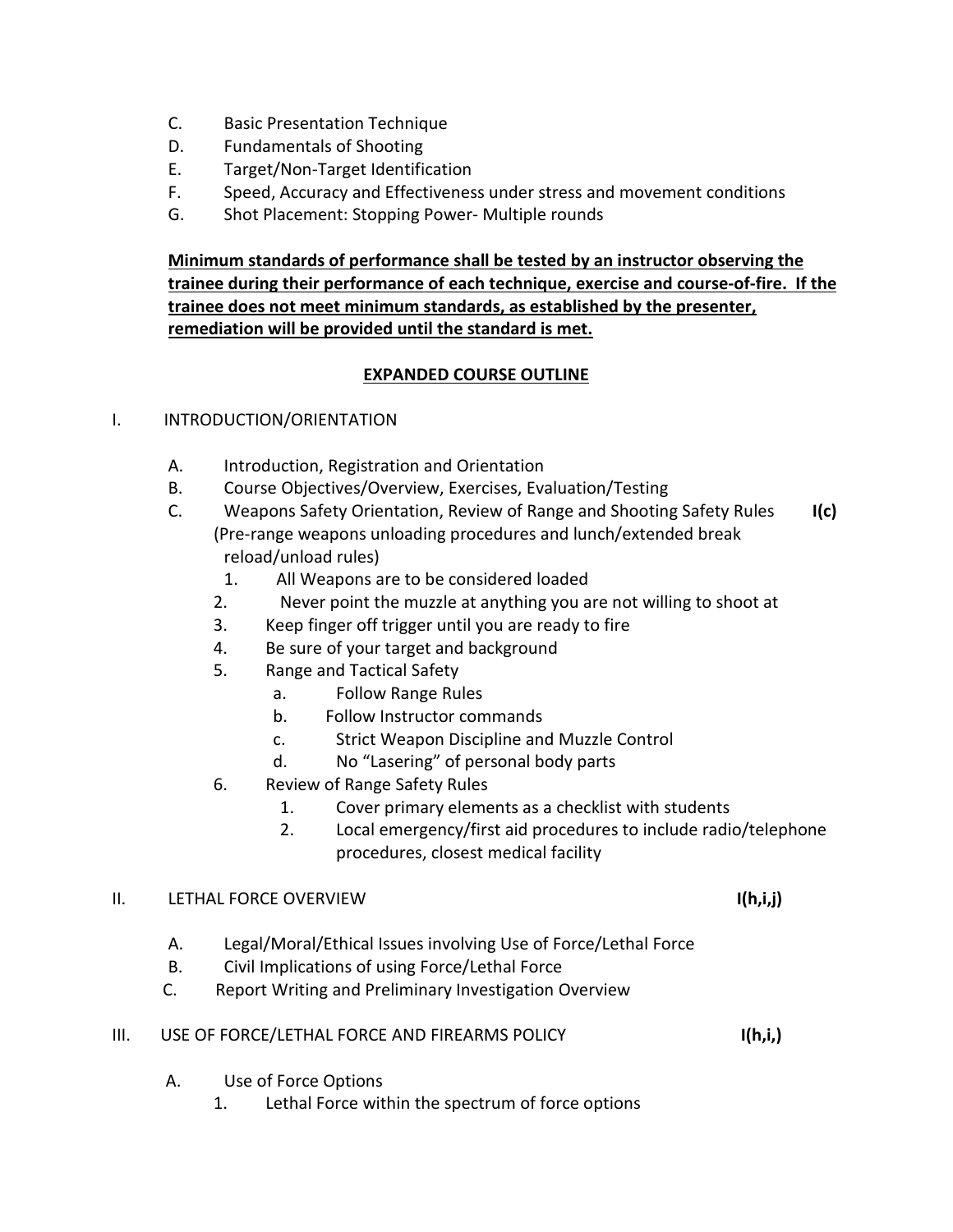- 2. Verbal, Hands, Less than Lethal, Lethal Force
- 3. Escalation and De-escalation Process
- B. Department Policy
	- 1. Reasonable Cause to believe
	- 2. Imminent Threat
	- 3. Death or Great Bodily Injury
	- 4. Fleeing Violent Felon Specifications
	- 5. Other policy areas and issues
- C. Supporting Case Law
	- 1. Tennessee vs. Garner
		- a. Deadly Force
		- b. Fleeing Felon
	- 2. Graham vs. Conner
		- a. Reasonable Force

## IV. POST LAW ENFORCEMENT OFFICERS KILLED/ASSAULTED (LEOKA) STUDIES

- A. 2013 Reports
- B. Vital Statistics from LEOKA Reports
- C. Conclusive Tactical Analysis
	- 1. Low Light Conditions
	- 2. 5-10 feet
	- 3. 2 rounds
	- 4. 2 seconds
	- 5. Officer Accuracy: averages 10-20 %
	- 6. Use of Cover
	- 7. Summary- Overview

### V. FUNDAMENTALS OF SHOOTING **I(d)**

- A. Stance
	- 1. Strong, Balanced Ready Position
	- 2. Isosceles or Weaver
- B. Grip
	- 1. Strong, Effective two-handed grip
	- 2. Isometric Pressure
- C. Sight Picture
	- 1. Sight Alignment
	- 2. Eye Focus Front Sight Tip
- D. Trigger Control
	- 1. Press......
	- 2. Straight back, steady pressure
- E. Breathing
	- 1. Controlled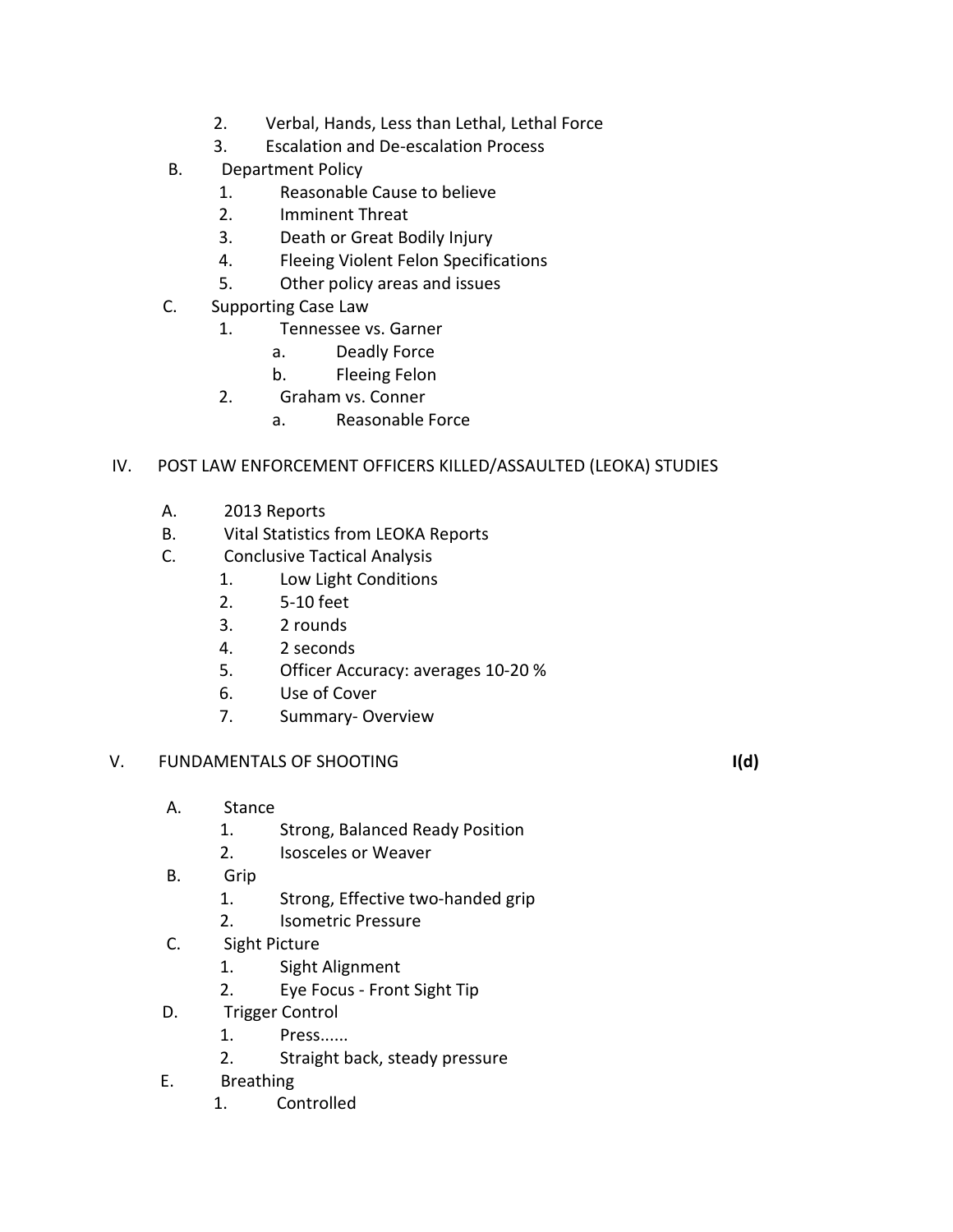- 2. Fire on exhale
- F. Recovery- Follow through
	- 1. All elements work together
	- 2. Handle recoil
	- 3. Controlled movement back on target

# VI. FIVE COUNT PISTOL PRESENTATION

- A. Count One
	- 1. Good Grip
	- 2. Holster Unsnapped
	- 3. Support hand/arm into chest position
- B. Count Two
	- 1. Draw
	- 2. Pistol is rocked up and forward
	- 3. Wrist is positioned above holster
	- 4. Forearm parallel to ground
	- 5. Trigger finger is indexed
- C. Count Three
	- 1. Punch Pistol outward
	- 2. Into support hand
	- 3. Isometric Tension
	- 4. Low Ready Positioning
- D. Count Four
	- 1. Pistol raised to eye level
	- 2. Eye focus to front sight
	- 3. Sight alignment/sight picture is verified
- E. Count Five
	- 1. Finger on Trigger
	- 2. Press
	- 3. Maintain sight alignment
- F. Target Recognition and Analysis **I(e)** 
	- 1. Did I hit?
	- 2. Did it Work?
	- 3. Low Ready- Count Three
	- 4. Assess the Threat
	- 5. Scan
	- 6. Reassess
	- 7. Tactical Reloading
- G. Re-holstering
	- 1. ONLY when the tactical situation warrants
	- 2. Reverse of the draw count
	- 3. Count Two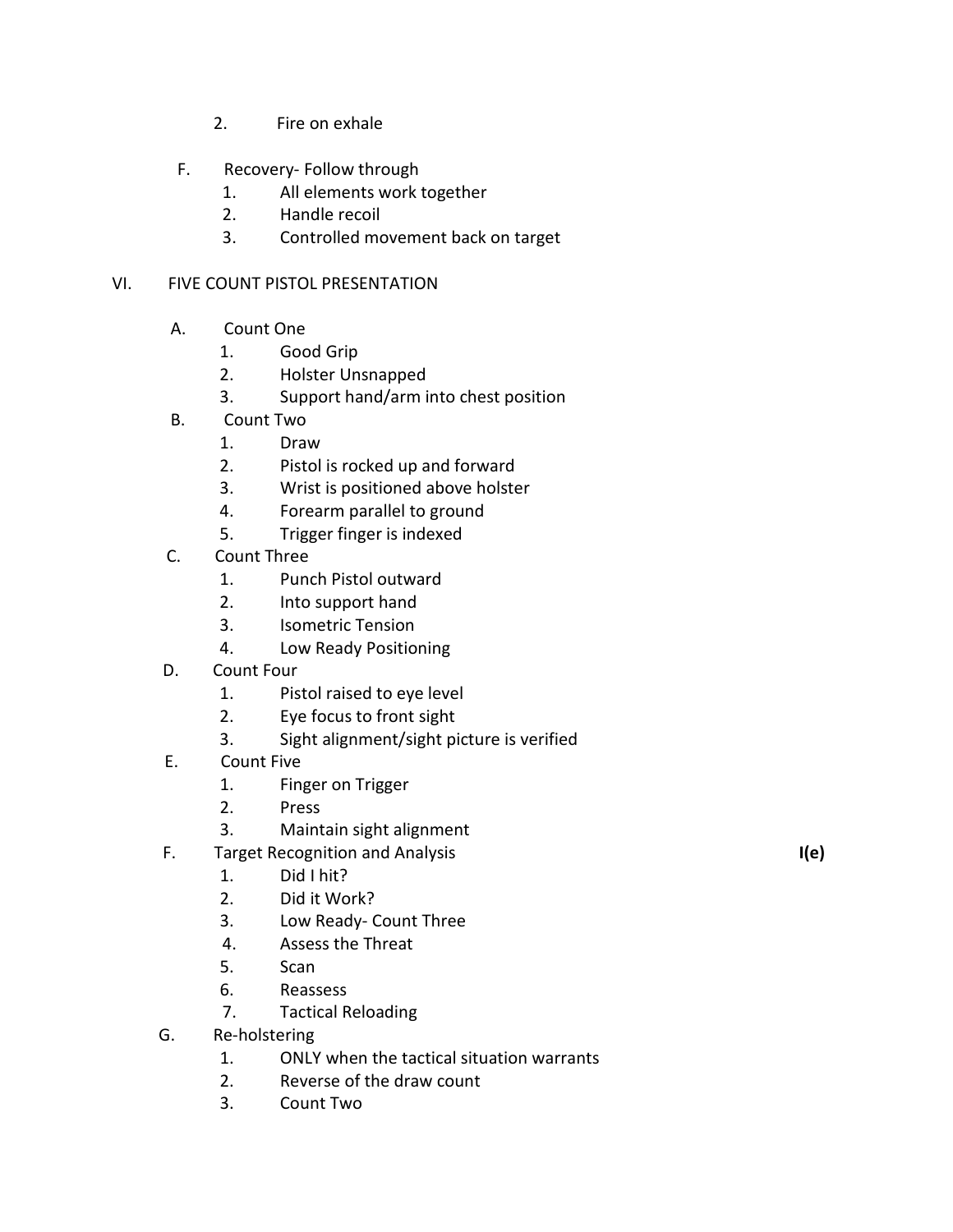- 4. Support hand/arm into chest position
- 5. Additional Scan and Assessment
- 6. Quick and Effective Holstering
- 7. Eyes remaining forward on threat

### VII. DRILLS AND COURSES-OF-FIRE **I(a,b,c,d,e,f,g,)**

- A. Range Orientation and Safety Briefing (Second range safety, and command sequence) **I(c)**
- B. All Courses emphasize:
	- 1. Weapons Safety
	- 2. Muzzle and Fire Discipline
	- 3. Fundamentals of Shooting
	- 4. Five Count Presentation
- C. Warm up Course
	- 1. 8 rounds into the 10 ring at 15 yards (Precision Shooting)
	- 2. 2 times
- D. Combat Reload Exercise/Weapons Clearing **I(f)**
	- 1. Tactically reloading (Bringing handgun back up to full capacity)
	- 2. When shooting has stopped
	- 3. Move to Cover
	- 4. De-cock/Double Action
	- 5. Proper grip of fresh magazine
	- 6. Strip and replace in-gun magazine
	- 7. Used magazine in pocket, not pouch
	- 8. Practice and Proficiency demonstration
- E. Flashlight Shooting Exercise
	- 1. Carries (define)/Tactical
	- 2. Alternate flashlight shooting techniques
	- 3. Safety precautions
	- 4. Dry fire practice
	- 5. Reloading
		- a. Move to one knee/cover
		- b. Placing flashlight behind the knee
- F. Weapon Malfunction Exercise (split class into two groups)
	- 1. Group 1, Failure to Fire
		- a. Clearance Drill- Tap, Roll, and Rack
			- (1) Practice with Dummy rounds
			- (2) With Live Magazines
		- b. Live Fire, 5 times
	- 2. Group 2, Double Feed
		- a. Clearance Drill-Lock, Drop, Rack, Load **I(f)**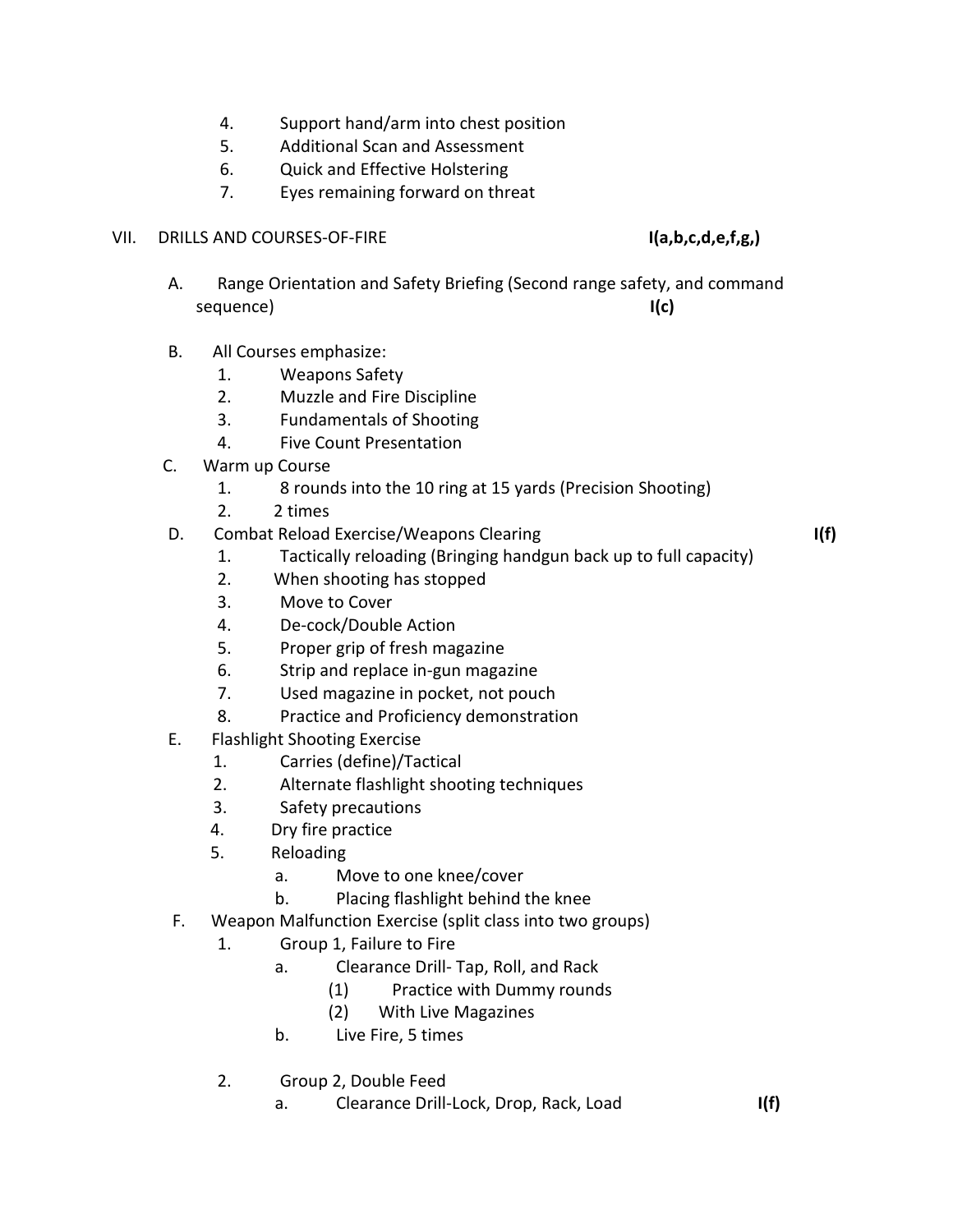|    |                                                           | b.                                                   | (1) Practice with Dummy rounds<br>(2)<br>With Live Magazines<br>Live Fire, 5 times |  |      |
|----|-----------------------------------------------------------|------------------------------------------------------|------------------------------------------------------------------------------------|--|------|
| G. |                                                           | <b>Ball and Dummy Drills</b>                         |                                                                                    |  |      |
|    | 1.                                                        |                                                      | 3 Magazines with mix of 5 live rounds, 3 dummy rounds                              |  |      |
|    | 2.                                                        |                                                      | Proper Clearance                                                                   |  |      |
|    | 3.                                                        |                                                      | 7-yard line, 6 magazines                                                           |  |      |
| Η. | Failure to incapacitate suspect (Drugs/Body Armor) Drills |                                                      |                                                                                    |  | I(e) |
|    | 1.<br>Theory                                              |                                                      |                                                                                    |  |      |
|    |                                                           | а.                                                   | Target the brain, turn off the neurological switch                                 |  |      |
|    | 2.                                                        |                                                      | <b>Shot Placement</b>                                                              |  |      |
|    |                                                           | a.                                                   | Ocular, "T"                                                                        |  |      |
|    | 3.                                                        |                                                      | 7-yard line, 2 and 2                                                               |  |      |
|    |                                                           | a.                                                   | 2 magazines                                                                        |  |      |
|    |                                                           | b.                                                   | With tactical loading/reloading                                                    |  |      |
| I. |                                                           | Double Tap Drill                                     |                                                                                    |  | I(g) |
|    | 1.                                                        |                                                      | <b>Shot Placement</b>                                                              |  |      |
|    |                                                           | а.                                                   | Optimum - spread                                                                   |  |      |
|    |                                                           | b.                                                   | <b>Upper Thoracic Cavity</b>                                                       |  |      |
|    | 2.                                                        |                                                      | <b>Stopping Power</b>                                                              |  |      |
|    |                                                           | a.                                                   | Maximum Shock-Stopping Power                                                       |  |      |
|    |                                                           | b.                                                   | Vs. Bleeding Out                                                                   |  |      |
|    |                                                           |                                                      | Major artery - up to 12 seconds<br>(1)                                             |  |      |
|    | 3.                                                        |                                                      | <b>Controlled Pair</b>                                                             |  |      |
|    |                                                           | a.                                                   | Sight Picture, Smooth Trigger Pull                                                 |  |      |
|    |                                                           |                                                      |                                                                                    |  | I(d) |
|    |                                                           | b.                                                   | 7 Yard line and out                                                                |  |      |
|    |                                                           | c.                                                   | 2 magazines                                                                        |  |      |
|    | 4.                                                        | <b>Accelerated Pair</b>                              |                                                                                    |  |      |
|    |                                                           | a.                                                   | Flash sight picture/Front sight                                                    |  |      |
|    |                                                           | b.                                                   | 5-7 yards and closer                                                               |  |      |
|    |                                                           | c.                                                   | Double Taps emphasizing speed and accuracy                                         |  |      |
|    |                                                           | d.                                                   | 2 magazines                                                                        |  |      |
| J. | <b>Spread Fire Course</b>                                 |                                                      |                                                                                    |  |      |
|    | 1.                                                        |                                                      | Threat Assessment/Threat Prioritization                                            |  |      |
|    |                                                           | a.                                                   | Threat ID                                                                          |  |      |
|    |                                                           | b.                                                   | Threat type, lethality, and range                                                  |  |      |
|    |                                                           | c.                                                   | Highest threat prioritization                                                      |  |      |
|    | 2.                                                        | 3 Targets at the 7-yard line, 2 rounds each, 3 times |                                                                                    |  |      |
|    |                                                           | a.                                                   | 2 magazines                                                                        |  |      |
|    |                                                           | b.                                                   | With tactical reloads                                                              |  |      |
|    |                                                           |                                                      |                                                                                    |  |      |